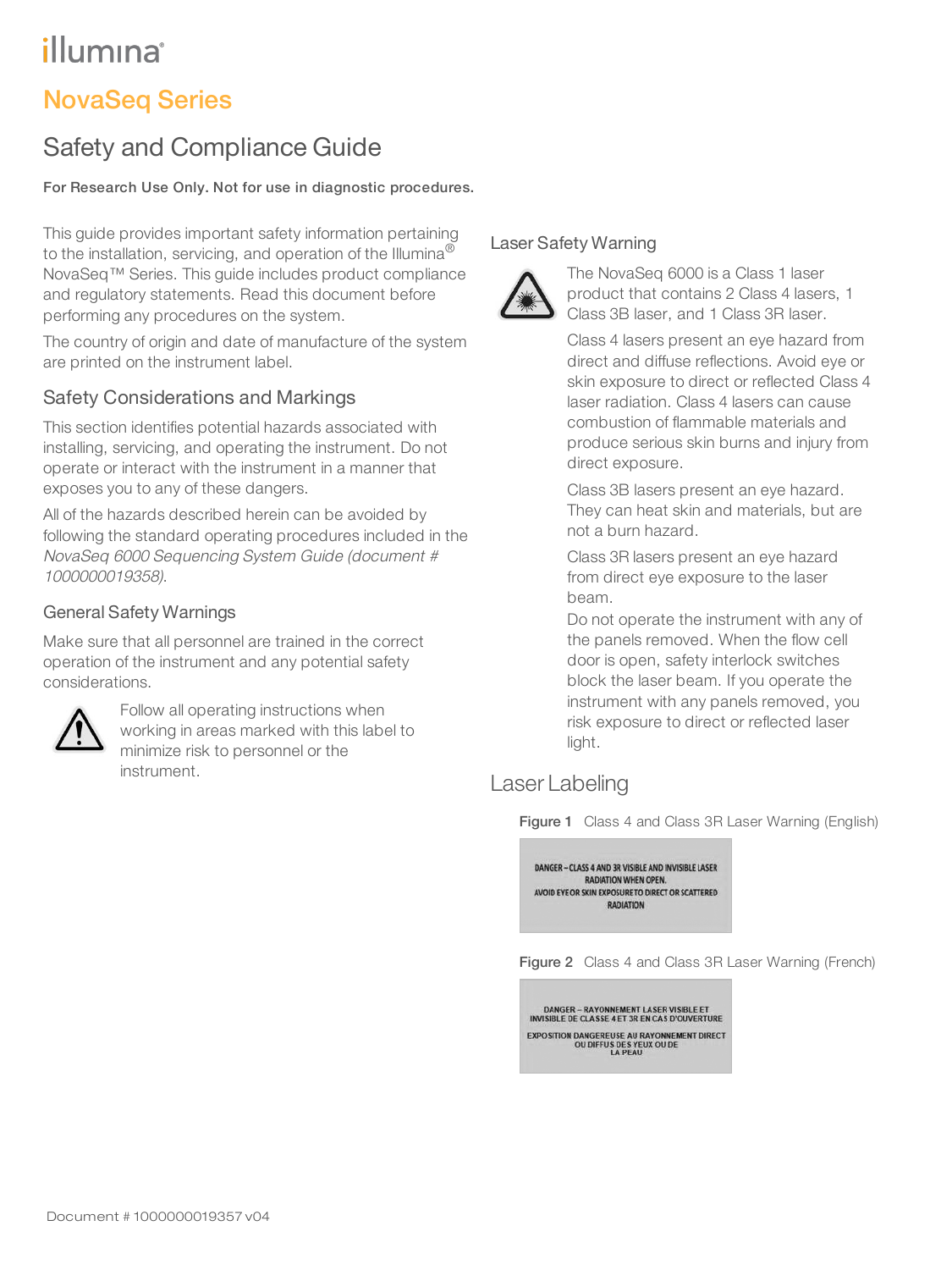# Electrical Safety Warnings

Do not remove the outer panels from the instrument. There are no user-serviceable components inside. Operating the instrument with any of the panels removed creates potential exposure to line voltage and DC voltages.



The instrument is powered by 200–240 volts AC operating at 50/60 Hz. Hazardous voltage sources are located behind the right side panel, but can be accessible if other panels are removed. Some voltage is present on the instrument even when the instrument is turned off. Operate the instrument with all panels intact to avoid electrical shock.

# Power Specifications

|                                             | Type Specification                     |
|---------------------------------------------|----------------------------------------|
|                                             | Line Voltage $200-240$ VAC at 50/60 Hz |
| <b>Peak Power</b> 2500 Watts<br>Consumption |                                        |

For 200–240 Volts AC, your facility must be wired with a minimum 15 Amp grounded line with proper voltage. An electrical ground is required. If the voltage fluctuates more than 10%, a power line regulator is required.

For more information, see the NovaSeq Series Site Prep Guide (document # 1000000019360).

# Protective Earth



The instrument has a connection to protective earth through the enclosure. The safety ground on the power cord returns protective earth to a safe reference. The protective earth connection on the power cord must be in good working condition when using this device.

# Fuses

The instrument contains no user-replaceable fuses.

# Hot Surface Safety Warning



Do not operate the instrument with any of the panels removed.

Do not touch the temperature station in the flow cell compartment. The heater used in this area is normally controlled between ambient room temperature (22°C) and 60°C. Exposure to temperatures at the upper end of this range can result in burns.

## Heavy Object Safety Warning



The instrument weighs approximately 447 kg (985 lb) shipped and approximately 576 kg (1270 lb) installed and can cause serious injury if dropped or mishandled.

#### Uncrating, Installing, and Moving the Instrument

Only personnel authorized by Illumina can uncrate, install, or move the instrument. If you must relocate the instrument, contact your Illumina representative.

# Environmental Considerations

| Flement     | Specification                                                                                                                                                                                                                                             |  |
|-------------|-----------------------------------------------------------------------------------------------------------------------------------------------------------------------------------------------------------------------------------------------------------|--|
| Temperature | Maintain a lab temperature of 19°C to<br>25 $\degree$ C (22 $\degree$ C ±3 $\degree$ C). Failure to operate<br>the instrument within the temperature<br>range can degrade performance or<br>cause a run to fail.                                          |  |
| Humidity    | Maintain a noncondensing relative<br>humidity between 20–80%. Preferred<br>range is a relative humidity between<br>20-60%.                                                                                                                                |  |
| Elevation   | Locate the instrument at an elevation<br>below 2000 meters (6500 feet).                                                                                                                                                                                   |  |
| Air Quality | Operate the instrument in an indoor<br>environment with air particulate<br>cleanliness levels per ISO 9 (ordinary<br>room air), or better.<br>Keep the instrument away from sources<br>of dust.                                                           |  |
| Vibration   | Limit the continuous vibration of the lab<br>floor to ISO operating room level<br>(baseline), or better.<br>During a sequencing run, limit<br>intermittent disturbances or shocks to<br>the floor near the instrument. Do not<br>exceed ISO office level. |  |



#### **NOTE**

Avoid a combination of high temperature and high humidity. For example, 25°C and 80% relative humidity.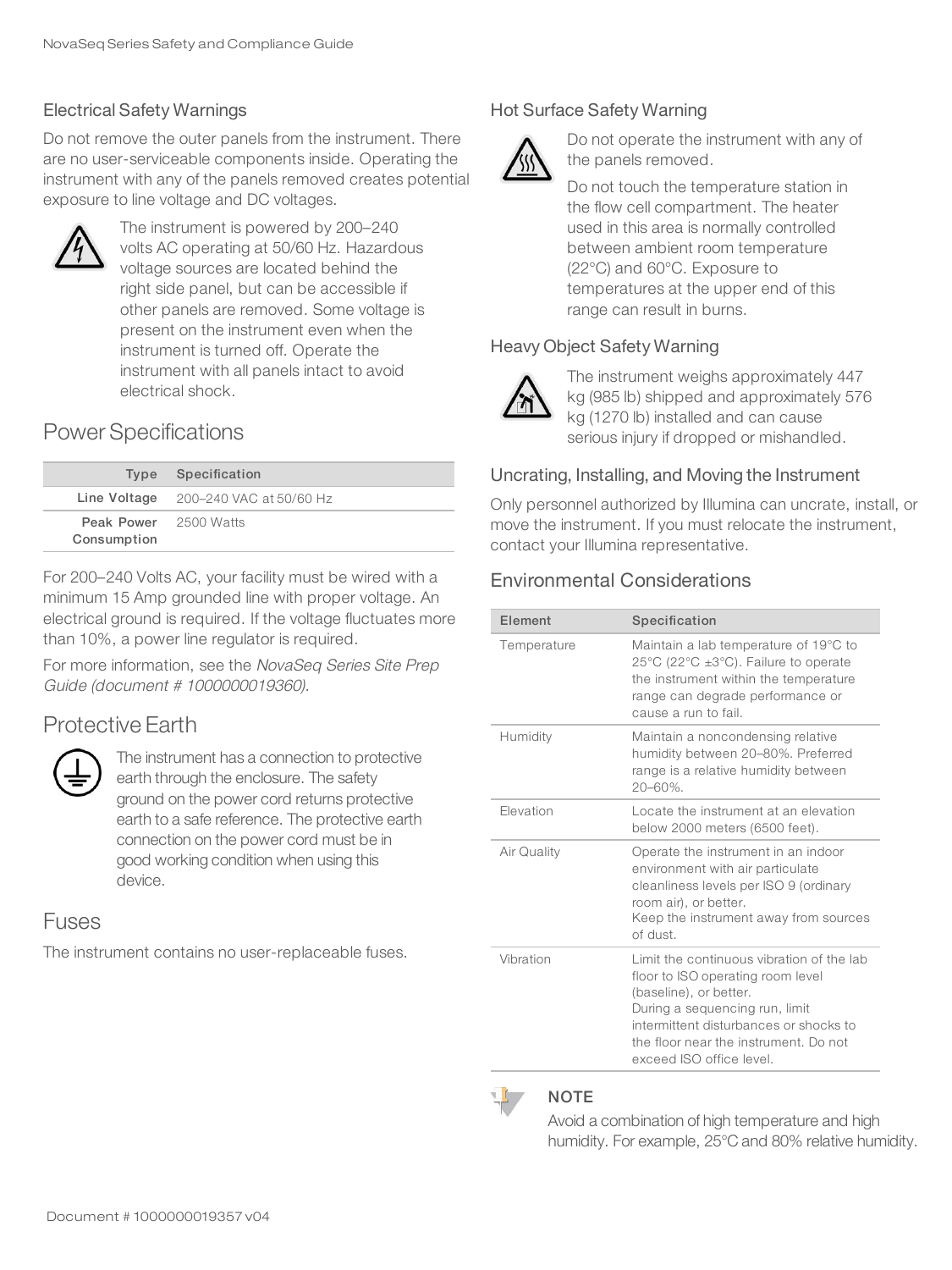# Product Compliance and Regulatory Statements

#### Simplified Declaration of Conformity

Illumina, Inc. hereby declares that the NovaSeq 6000 is in compliance with the following Directives:

- $\blacktriangleright$  EMC Directive [2014/30/EU]
- Low Voltage Directive [2014/35/EU]
- R&TTE Directive [1995/5/EC]
- $\triangleright$  RED Directive [2014/53/EU]

The full text of the EU Declaration of Conformity is available at the following internet address: [support.illumina.com/certificates.html](http://support.illumina.com/certificates.html).

#### Restriction of Hazardous Substances (RoHS)



This label indicates that the instrument meets the WEEE Directive for waste.

Visit [support.illumina.com/certificates.html](http://support.illumina.com/certificates.html) for guidance on recycling your equipment.

#### Human Exposure to Radio Frequency

This equipment complies with maximum permissible exposure (MPE) limits for the general population per Title 47 CFR § 1.1310 Table 1.

This equipment complies with the limitation of human exposure to electromagnetic fields (EMFs) for devices operating within the frequency range 0 Hz to 10 GHz, used in radio frequency identification (RFID) in an occupational or professional environment. (EN 50364:2010 sections 4.0.)

For information on RFID compliance, see the RFID Reader Module Compliance Guide (document # 1000000002699).

## EMC Considerations

This equipment has been designed and tested to the CISPR 11 Class A standard. In a domestic environment, it might cause radio interference. If radio interference occurs, you might need to mitigate it.

Do not use the device in close proximity to sources of strong electromagnetic radiation, which can interfere with proper operation.

The instrument must be used in a controlled electromagnetic environment using an approved uninterruptible power supply (UPS) as specified in the NovaSeq Series Site Prep Guide (document #1000000019360).

## FCC Compliance

This device complies with Part 15 of the FCC Rules. Operation is subject to the following two conditions:

1 This device may not cause harmful interference.

2 This device must accept any interference received, including interference that may cause undesired operation.

#### CAUTION

Changes or modifications to this unit not expressly approved by the party responsible for compliance could void the user's authority to operate the equipment.

#### **NOTE**

This equipment has been tested and found to comply with the limits for a Class A digital device, pursuant to Part 15 of the FCC rules. These limits are designed to provide reasonable protection against harmful interference when the equipment is operated in a commercial environment.

This equipment generates, uses, and can radiate radio frequency energy and, if not installed and used in accordance with the instrumentation manual, may cause harmful interference to radio communications. Operation of this equipment in a residential area is likely to cause harmful interference in which case users will be required to correct the interference at their own expense.

# Shielded Cables

Shielded cables must be used with this unit to ensure compliance with the Class A FCC limits.

## IC Compliance

This Class A digital apparatus meets all requirements of the Canadian Interference‐Causing Equipment Regulations.

This device complies with Industry Canada license exempt RSS standards. Operation is subject to the following two conditions:

- 1 This device may not cause interference.
- 2 This device must accept any interference, including interference that may cause undesired operation of the device.

## Korea Compliance

해 당 무 선 설 비 는 운 용 중 전 파 혼 신 가 능 성 이 있 음. A급 기 기 (업 무 용 방 송 통 신 기 자 재 ) 이 기 기 는 업 무 용 (A급 )으 로 전 자 파 적 합 로 서 판 매 자 또 는 사 용 자 는 이 점 을 주 의 하 시 기 바 라 며 , 가 정 외 의 지 역 에 서 사 용 하 는 것 을 목 적 으 로 합 니 다 . United Arab Emirates Compliance

- TRA Registered Number: ER0117765/13
- Dealer Number: DA0075306/11